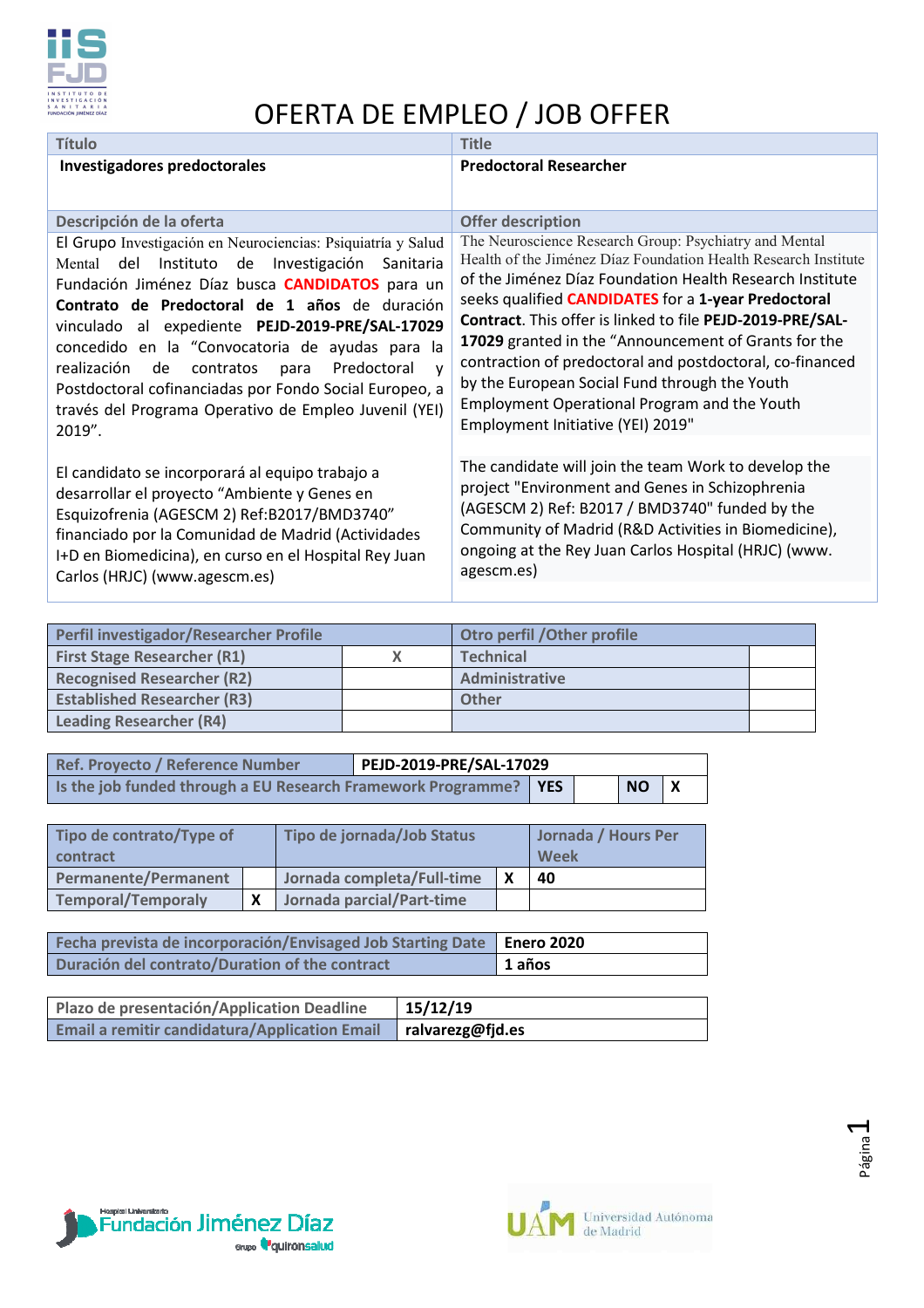

## OFERTA DE EMPLEO / JOB OFFER

| <b>Requisitos mínimos</b>                                                                                                                                                                                                                                                                                                                                                                                                                                                                                                                                                                                                                                                                                                                                                                                                                                                                                                                                                                                                                                                                                                                                | <b>Skills/Qualifications</b>                                                                                                                                                                                                                                                                                                                                                                                                                                                                                                                                                                                                                                                                                                                                                                                                                                                                                                                      |
|----------------------------------------------------------------------------------------------------------------------------------------------------------------------------------------------------------------------------------------------------------------------------------------------------------------------------------------------------------------------------------------------------------------------------------------------------------------------------------------------------------------------------------------------------------------------------------------------------------------------------------------------------------------------------------------------------------------------------------------------------------------------------------------------------------------------------------------------------------------------------------------------------------------------------------------------------------------------------------------------------------------------------------------------------------------------------------------------------------------------------------------------------------|---------------------------------------------------------------------------------------------------------------------------------------------------------------------------------------------------------------------------------------------------------------------------------------------------------------------------------------------------------------------------------------------------------------------------------------------------------------------------------------------------------------------------------------------------------------------------------------------------------------------------------------------------------------------------------------------------------------------------------------------------------------------------------------------------------------------------------------------------------------------------------------------------------------------------------------------------|
| Los requisitos imprescindibles indicados en la<br>convocatoria son los siguientes:<br>- Estar inscritos en el Fichero del Sistema Nacional<br>de Garantía Juvenil en la fecha de la firma del<br>contrato y estar en situación de beneficiarios en<br>dicho fichero en esa fecha.<br>El proceso de inscripción se podrá solicitar, de<br>acuerdo a lo establecido en el artículo 98 de la Ley<br>18/2014, de 15 de octubre, bien de forma<br>telemática a través de la sede del Ministerio de<br>Empleo y Seguridad Social, bien de forma no<br>telemática para las excepciones contempladas en<br>el citado artículo. La información, así como el<br>procedimiento para darse de alta en el fichero, en<br>el caso de que no estuvieran ya inscritos, se puede<br>el<br>enlace:<br>en<br>siguiente<br>encontrar<br>https://garantiajuvenil.sepe.es/<br>- Estar en posesión de la titulación exigida en la<br>fecha de firma del contrato con las instituciones.<br>Titulación<br>exigida<br>investigadores<br>para<br>predoctorales: Licenciado, Ingeniero, Arquitecto,<br>Diplomado, Graduado, Ingeniero Técnico<br>$\mathbf 0$<br>Arquitecto Técnico. | The essential requirements indicated in this call are<br>the following:<br>- Be inscribed on the register of the National Youth<br>Guarantee System on the date of signing the<br>contract in a situation of a beneficiary.<br>The registration process may be requested, in<br>accordance with the article 98 of Law 18/2014, of<br>October 15, either electronically in the web of the<br>Ministry of Employment and Social Security, or not<br>telematics for the exceptions contemplated in the<br>aforementioned article. The information, as well as<br>the procedure to inscriber on the register, in the<br>case that the candidate was not already registered,<br>found<br>at<br>the<br>following<br>link:<br>be<br>can<br>https://garantiajuvenil.sepe.es/<br>- To have obtained the academic qualifications<br>required, on the date of signing the contract with<br>the institutions.<br>- Academic qualifications required for Grade |
| Idiomas: Ingles                                                                                                                                                                                                                                                                                                                                                                                                                                                                                                                                                                                                                                                                                                                                                                                                                                                                                                                                                                                                                                                                                                                                          | Language: - Ingles                                                                                                                                                                                                                                                                                                                                                                                                                                                                                                                                                                                                                                                                                                                                                                                                                                                                                                                                |
| Otros requisitos obligatorios<br>Experiencia acreditada en valoraciones<br>$\overline{\phantom{a}}$<br>para investigación en salud mental.<br>Psicometría                                                                                                                                                                                                                                                                                                                                                                                                                                                                                                                                                                                                                                                                                                                                                                                                                                                                                                                                                                                                | Other mandatory requirements<br>Certified experience in assessment<br>for<br>$\overline{\phantom{a}}$<br>mental health research.<br>Psychometry.                                                                                                                                                                                                                                                                                                                                                                                                                                                                                                                                                                                                                                                                                                                                                                                                  |
| Requerimientos específicos a valorar                                                                                                                                                                                                                                                                                                                                                                                                                                                                                                                                                                                                                                                                                                                                                                                                                                                                                                                                                                                                                                                                                                                     | <b>Specific Requirements</b>                                                                                                                                                                                                                                                                                                                                                                                                                                                                                                                                                                                                                                                                                                                                                                                                                                                                                                                      |
| Licenciado en Psicologia<br>Master general saniatario                                                                                                                                                                                                                                                                                                                                                                                                                                                                                                                                                                                                                                                                                                                                                                                                                                                                                                                                                                                                                                                                                                    | Psychology                                                                                                                                                                                                                                                                                                                                                                                                                                                                                                                                                                                                                                                                                                                                                                                                                                                                                                                                        |